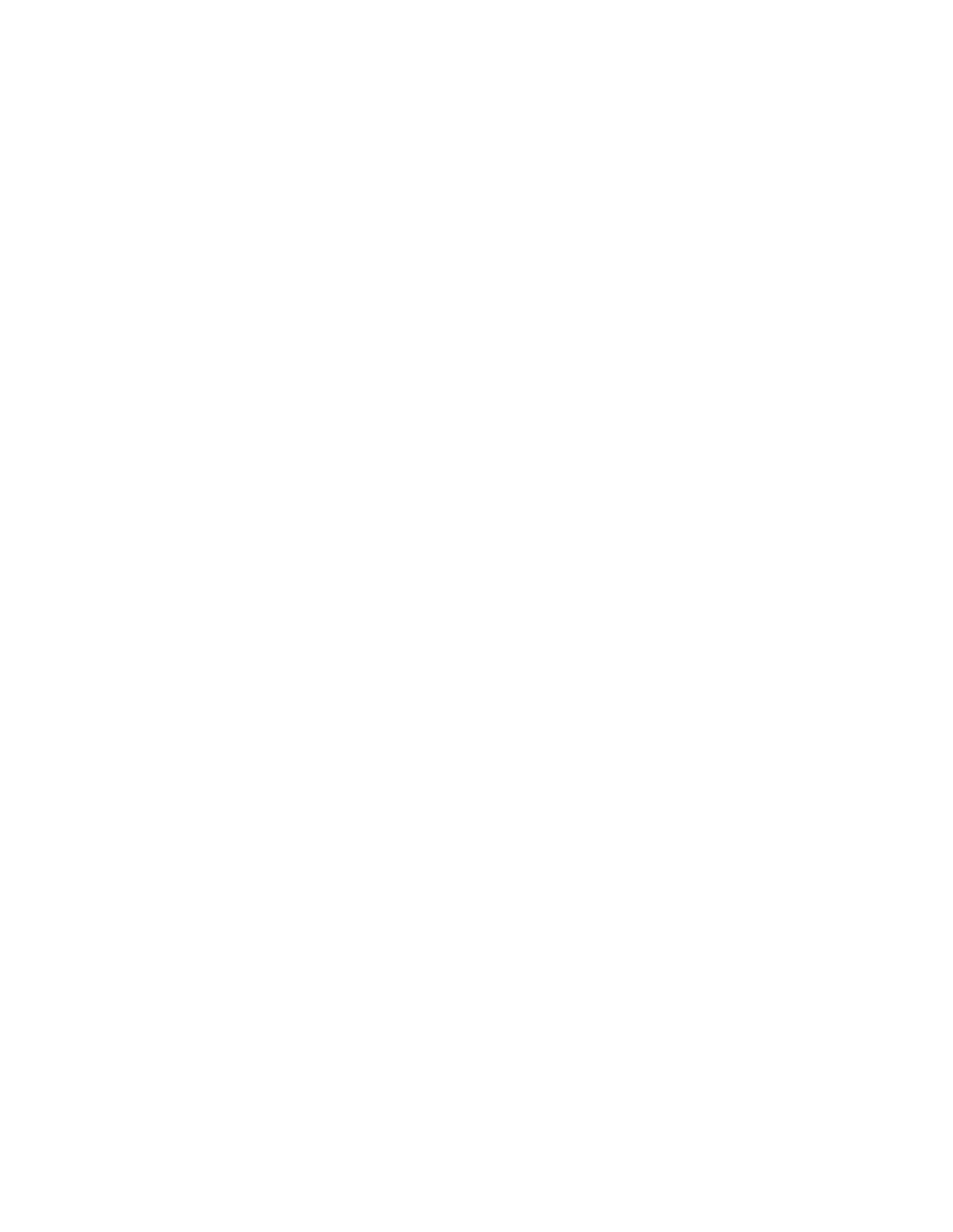# **TABLE OF CONTENTS**

| <b>Notes for Chapter Contributors</b>         |    |
|-----------------------------------------------|----|
| <b>Permission Request Form</b>                | 3  |
| <b>Copyright Transfer and Disclosure Form</b> | 5  |
| <b>Biographical Sketch</b>                    | 7  |
| <b>References: Chicago Manual Style</b>       | 9  |
| <b>Sample Chapter</b>                         | 15 |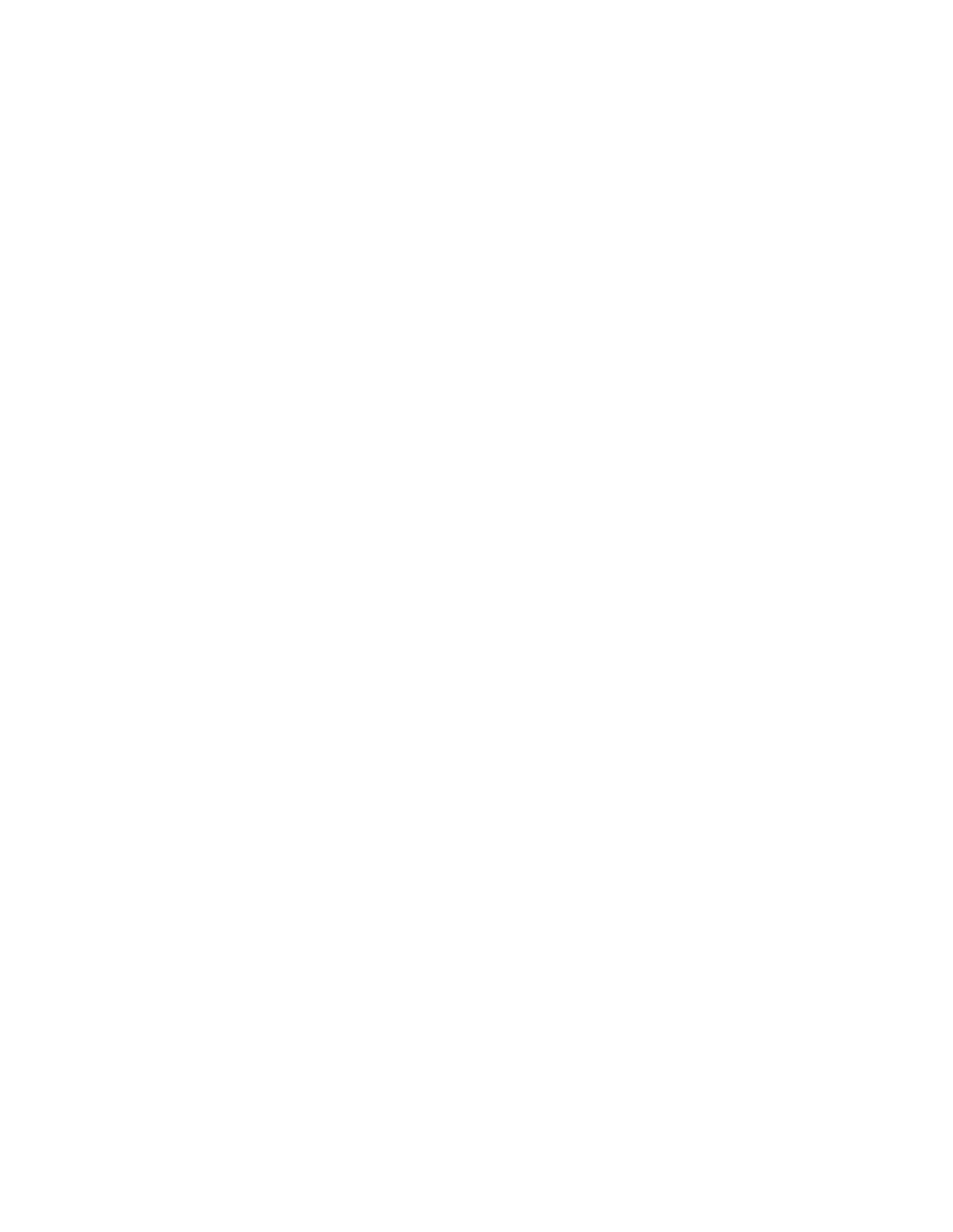

www.novapublishers.com 415 Oser Avenue, Suite N Hauppauge NY 11788-3619, U.S.A. Phone: (631) 231-7269 Fax: (631) 231-8175 Email[: nova.main@novapublishers.com](mailto:nova.main@novapublishers.com)

# **NOTES FOR CHAPTER CONTRIBUTORS**

- 1. There is no charge for publishing with NOVA. The only possible exceptions are fees for English editing (when required) and color figures (if any). For questions, please contact [nova.main@novapublishers.com.](mailto:nova.main@novapublishers.com)
- 2. Open Access Nova offers various Open Access options to its authors. For more information, please visit the *Open Access* tab under "About Nova" on our website.
- 3. A free copy of the e-book version is sent to the first-listed contributor of each chapter when the book becomes available. If your final chapter is over fifty (50) printed book pages, we will provide the first-listed contributor with a printed copy as well as an eBook in appreciation of your valuable contribution. International shipping charges will apply. Additionally, Nova offers a special 30% discount on all prepublication orders. You are also welcome to extend this special prepublication discount to your esteemed colleagues and peers. Libraries, institutions and organizations can apply a special 20% discount on all prepublication orders. You will receive the discount code in a separate email from our marketing department once the book is announced on our website.
- 4. The scientific community is the intended audience of books published by Nova. Coauthors may be invited by you at your discretion and are welcome by Nova.
- 5. Contributors are encouraged to submit chapters ranging from 5,000 to 35,000 words. Contributors are also invited to submit an Expert Commentary (optional) of 2,000-4,000 words on innovative ideas, developments, directions, challenges, or trends in the field.
- 6. The choice of theme and approach are at the discretion of the author but acceptance is only upon submission of the draft abstract.
- 7. Research results (studies) are the primary type of article desired but review articles are also welcome.
- 8. Revised versions of an earlier work are acceptable provided the revisions constitute at least 50%. In this case, gathering any permissions necessary (such as illustrations) is the responsibility of the author. Such permissions must include digital rights as well as worldwide print rights.
- 9. Copyright must be transferred to Nova via email along with chapter submission.
- 10. Personalized chapter offprints are available.
- 11. If you wish us to review the English for style, please clearly mark that at the beginning of the article.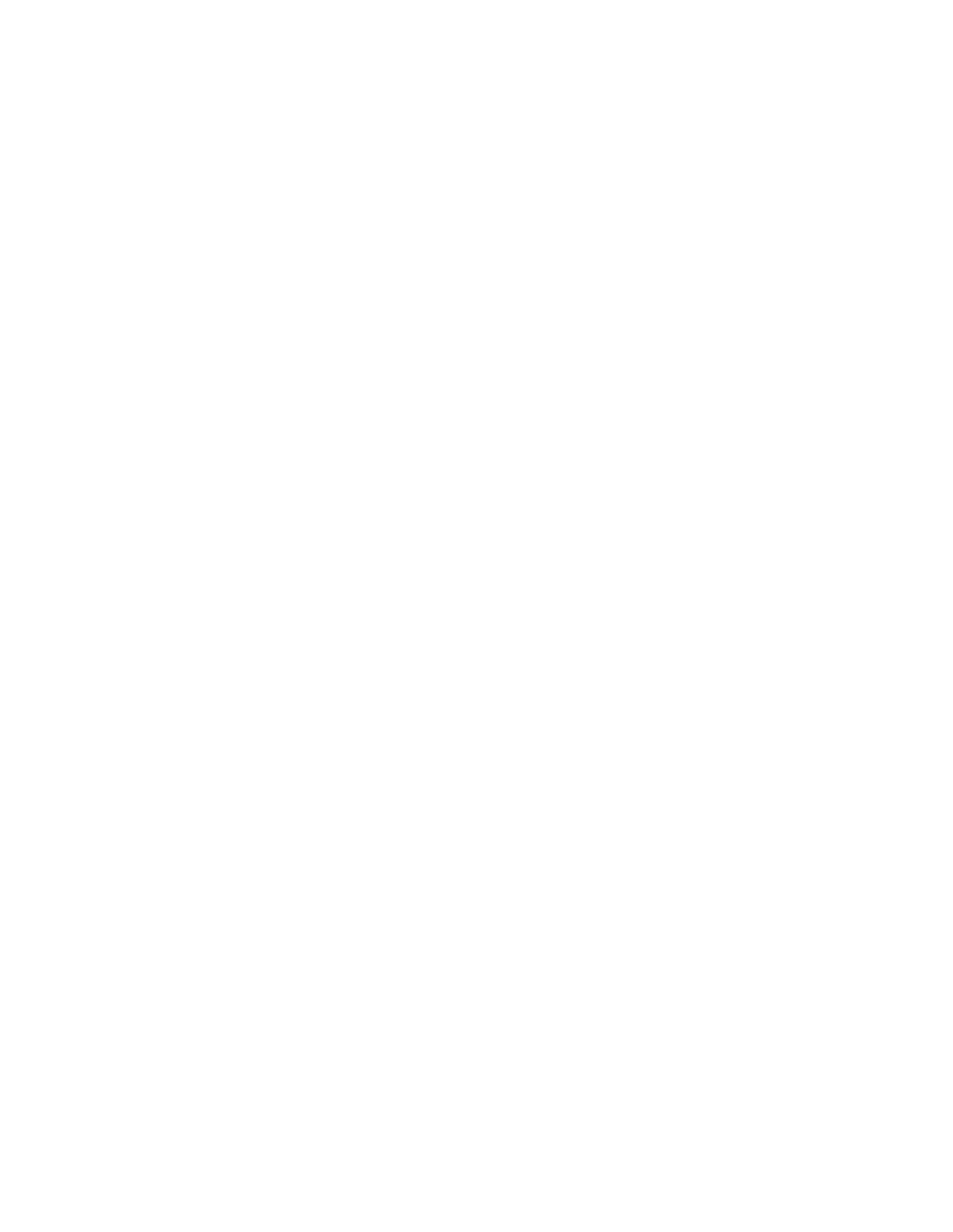

# **PERMISSION REQUEST FORM**

(FOR COPYRIGHTED OR PREVIOUSLY PUBLISHED WORK)

Date:

To:

From:

*Permission is hereby granted to Nova Science Publishers, Inc. to reproduce in the upcoming Nova title its translations, if any, with worldwide distribution and in all formats, printed and electronic, the graphics listed below from the original publication titled \_\_\_\_\_\_\_\_\_\_\_\_\_\_\_\_\_\_\_\_\_\_\_\_\_\_\_\_\_\_\_\_\_\_\_.*

### **ORIGINAL PUBLICATION**

Author(s):

Title of Article/Chapter:

Title of Journal/Book:

Publication Year:

Number of Page(s):

Original Graphic:

Page Number(s):

Please include the signed permission form with the final draft of the manuscript. The manuscript submission is incomplete without it. Please make sure to label the file correctly so we can identify it. Thank you for your consideration of this request.

I/we grant permission for the use requested above.

| Name of Publisher or Copyright Holder: |  | Date. |
|----------------------------------------|--|-------|
|----------------------------------------|--|-------|

Signature of Publisher or Copyright Holder Representative: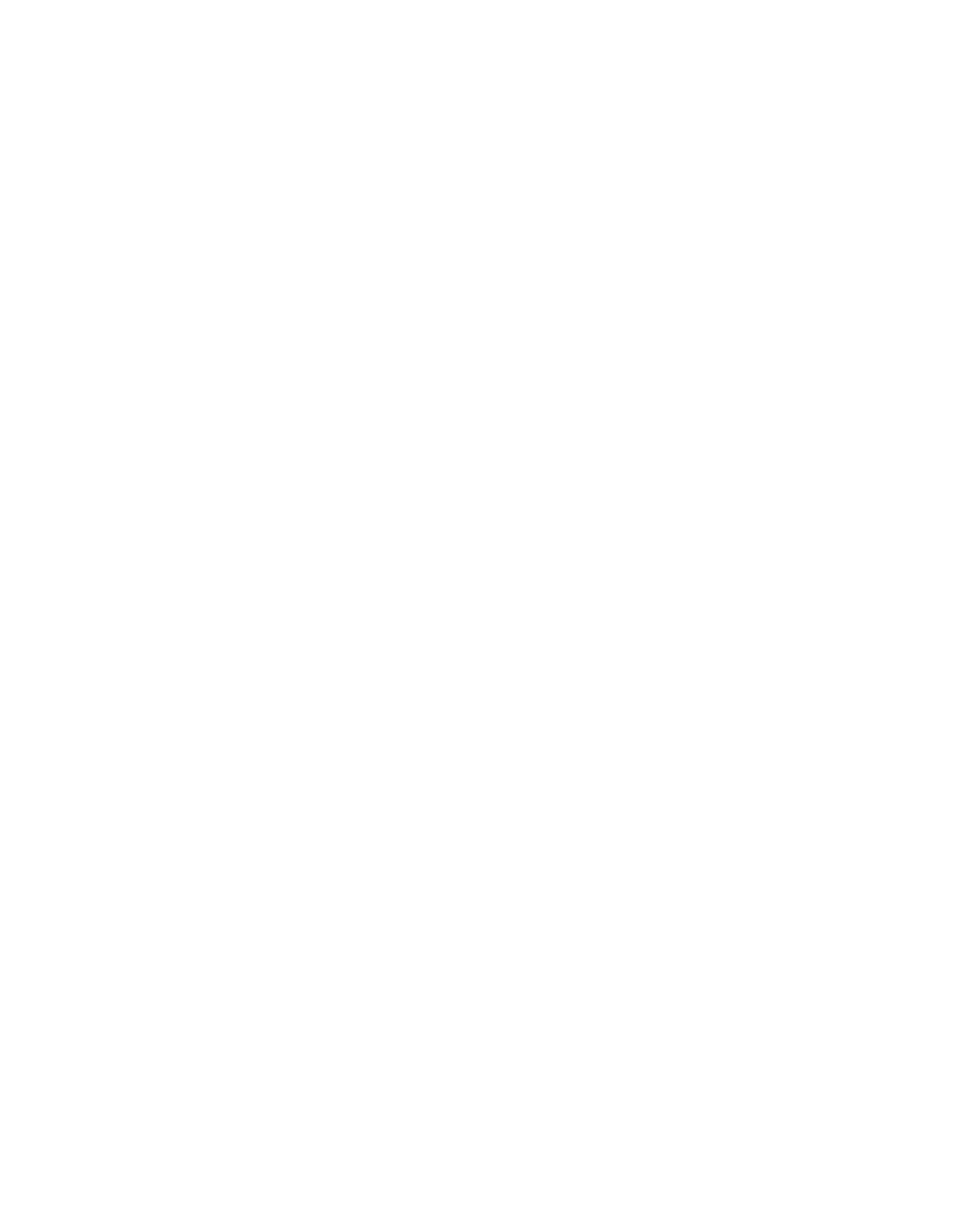

# **COPYRIGHT TRANSFER AND DISCLOSURE FORM**

### **THIS FORM MUST BE SIGNED AND SUBMITTED TO NOVA OR THE EDITOR WITH SUBMISSION OF YOUR CHAPTER/ARTICLE/BOOK/JOURNAL.**

Under the terms of United States Copyright Law, Nova Science Publishers, Inc. (NOVA) must formally obtain transfer of copyright before a chapter/article can be published unless it was prepared as part of the author's official duties as an employee of the United States government.

In consideration of the fact that NOVA undertakes to publish my chapter/article (hereinafter referred to as the "Work"):

- 1. I affirm that the Work is original and previously unpublished and that neither the Work or any material portion thereof is in the public domain; that it contains no matter that is libelous or is otherwise unlawful or that invades individual privacy or infringes any proprietary right or any statutory copyright or privacy law, including but not limited to HIPAA; and I agree to indemnify, defend, and hold the publisher harmless against any claim, damages, lawsuits, causes of action, liabilities, costs, obligations, expenses, or judgment arising out of any claim or allegation by a third party that the Work or the publication of the Work infringes upon or violates any rights of such third party. Further, I warrant that I have the full right, power, and authority to assign the copyright to NOVA and to grant the rights provided herein and that no right protected by copyright to the Work has been previously assigned, pledged, or encumbered. It is understood that the copyright to the Work has not been registered with the United States Copyright Office, but in the event that such registration has taken place, I will promptly transfer the copyright to NOVA.
- 2. I affirm that I (and my coauthors) have obtained written permission for unrestricted use of any previously copyrighted material included in the Work and that I shall deliver each such permission to Nova. I further affirm that:
	- I (and my coauthors) have stated any possible conflicts of interest within the Work;
	- I (and my coauthors) have stated all external sources of funding related to the Work;
	- If this Work involved human participants, informed consent was received from each individual;
	- If this Work involved human participants, it was conducted in accordance with the 1964 Declaration of Helsinki;
	- If this Work involved experiments with human participants or animals, it was conducted in accordance with our related institutions' research ethics guidelines.
- 3. I warrant that the Work has not been published elsewhere in whole or in part; that I have not given anyone else permission to publish or otherwise exploit any part of the Work, including in any other manuscript; and that the Work is not currently under consideration or accepted for publication elsewhere in its, or any other, format. Should the Work contain any material that requires written permission to be included in the Work, I will obtain such permission at my own expense from the copyright proprietor using the Nova Permission Form.
- 4. I (and my coauthors) hereby assign and transfer to NOVA all rights of copyright ownership and permissions to the Work, including without limitation or restriction, all rights of reproduction, derivation, distribution, sale, reuse, translation and display of the Work, in whole or in part, including recompilation, cross-publication, and stand-alone publication, in any and all forms of media now or hereafter known, including all electronic and digital media, as protected by the laws of the United States and foreign countries and to authorize others to make such uses of the Work. These rights will become the property of NOVA from the date of acceptance of the Work for publication and extend for the life of the copyright. NOVA grants the author (and all coauthors) the right to present orally in any forum all or part of the Work. I understand that NOVA, as copyright owner, has authority to grant permission to reproduce the Work. If my Work is not accepted for publication by Nova, my signed Copyright Transfer and Disclosure Form will immediately become null and void and have no force, binding power, or validity.

| Book/Journal Title:    |  |
|------------------------|--|
|                        |  |
| Chapter/Article Title: |  |

I sign for and accept responsibility for transferring copyright of this Work to NOVA.

\_\_\_\_\_\_\_ I prepared the Work as part of my official duties as any employee of the United States Federal Government and am therefore unable to transfer rights to NOVA. I affirm the author's warranties in points 1 and 2 above.

\_\_\_\_\_\_\_\_\_\_\_\_\_\_\_\_\_\_\_\_\_\_\_\_\_\_\_\_\_\_\_\_\_\_\_\_\_\_\_\_\_ \_\_\_\_\_\_\_\_\_\_\_\_\_\_\_\_\_\_\_\_\_\_\_\_\_\_\_\_\_\_\_\_\_\_\_\_\_\_\_\_\_\_\_\_\_\_\_\_\_\_\_\_\_\_

| (Corresponding Author - Please Print) | (Date) | (Signature) |
|---------------------------------------|--------|-------------|
|---------------------------------------|--------|-------------|

\*Nothing contained in this document shall prohibit submission of the article/chapter to NIH by the author in compliance with the Public Access Policy.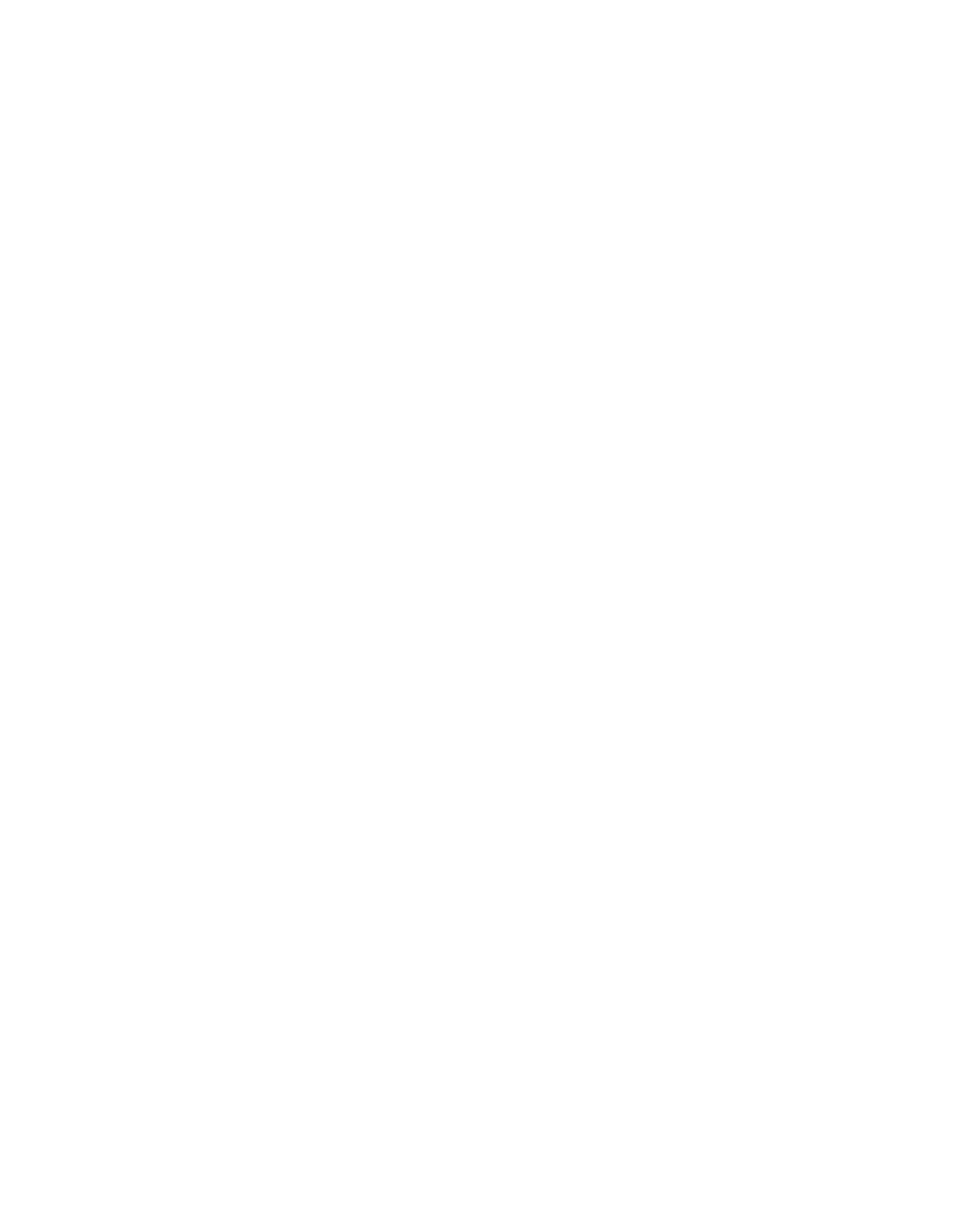

www.novapublishers.com 415 Oser Avenue, Suite N Hauppauge NY 11788-3619, U.S.A. Phone: (631) 231-7269 Fax: (631) 231-8175 Email[: nova.main@novapublishers.com](mailto:nova.main@novapublishers.com)

## **BIOGRAPHICAL SKETCH**

Name:

Affiliation:

Education:

Business Address:

Research and Professional Experience:

Professional Appointments:

Honors:

Publications from the Last 3 Years: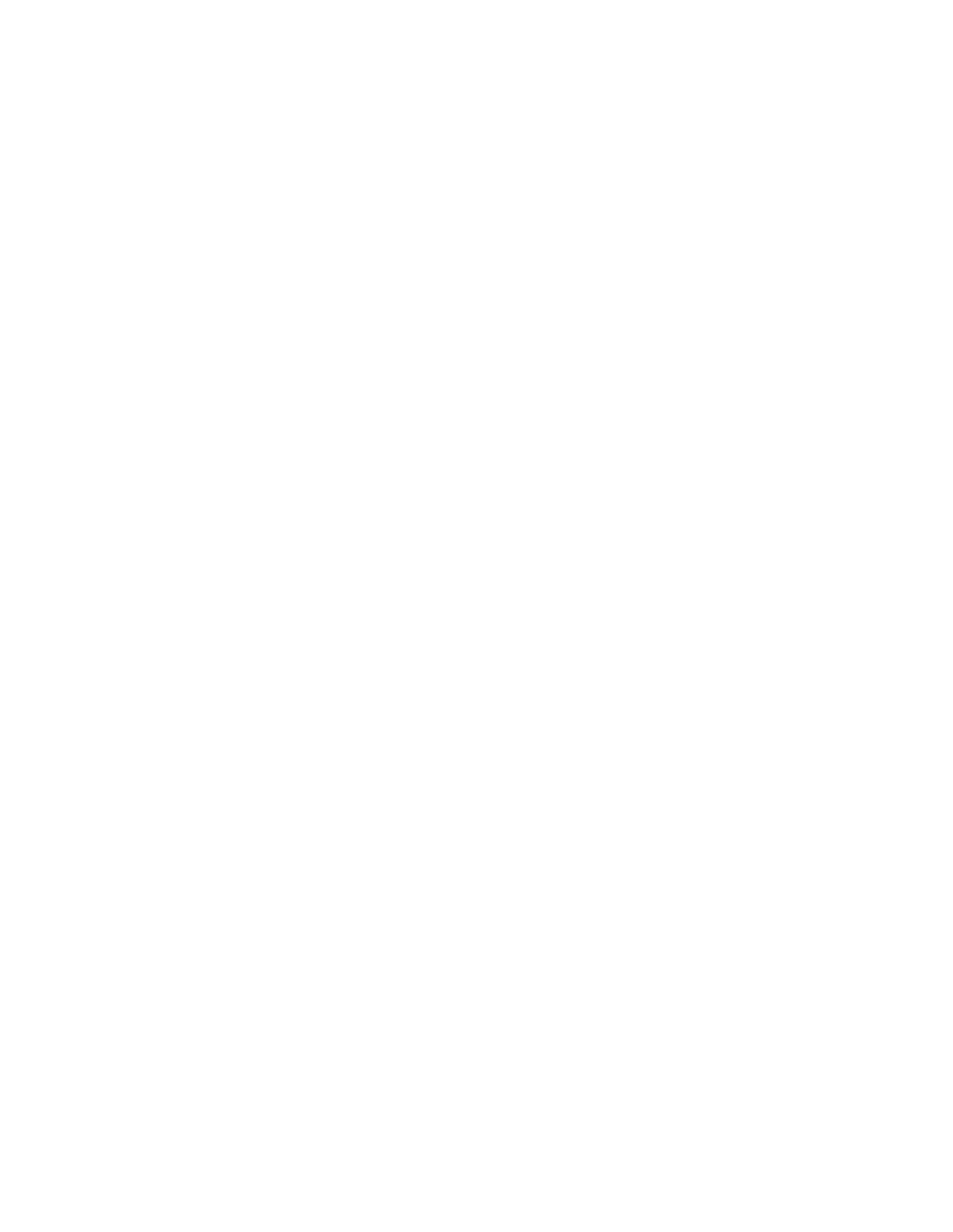## **REFERENCES: CHICAGO MANUAL STYLE**

- References should be set as Chicago Manual style.
- References are not to be combined with footnotes.
- They should always be listed by the author(s) last name, first name and/or middle initial, e.g., Jones, Agnes M.
- References should be provided as a separate section (author books must have a references section at end)
- Do not use bold text in any part of the references (unless the subject is Physics or Chemistry).
- If references are numbered within the chapter they must be in chronological order, e.g., [1], [2], [3], etc.
- If the reference section is shown alphabetically, then within the text references must be reflected by author name, year.
- All references should be in English. It can be cited in its original language, however, English translation should be shown in brackets immediately after [ ].
- Sources must be italicized.
- For four or more authors, list all of the authors in the reference list; in the text, list only the first author, followed by *et al*. ("and others"):
- URL's should be properly spaced.

| <b>INCORRECT</b> | <b>CORRECT</b>                                                                                       |
|------------------|------------------------------------------------------------------------------------------------------|
|                  | Y. Ixtaina, M. I. Capitani, and M. C. Tomás, Ixtaina, Y., Capitani, M. I., Nolasco, S. M. and        |
|                  | (2013). La chía (Salvia hispánica L.) como fuente Tomás, M. C. (2013). La chía (Salvia hispánica L.) |
|                  | de compuestos bioactivos para la elaboración como fuente de compuestos bioactivos para la            |
|                  | de alimentos. Aceites and Grasas, 92 (III): 410- elaboración de alimentos. Aceites and Grasas        |
| 427].            | [Chia (Salvia hispanica L.) as a source of                                                           |
|                  | bioactive compounds for food processing. Oils                                                        |
|                  | and Fats], 92 (III): 410-427., 92 (III): 410-427].                                                   |

Examples of acceptable forms of reference lists at the end of the chapter are given below:

### *One Author*

Pollan, Michael. 2006. *The Omnivore's Dilemma: A Natural History of Four Meals*. New York: Penguin.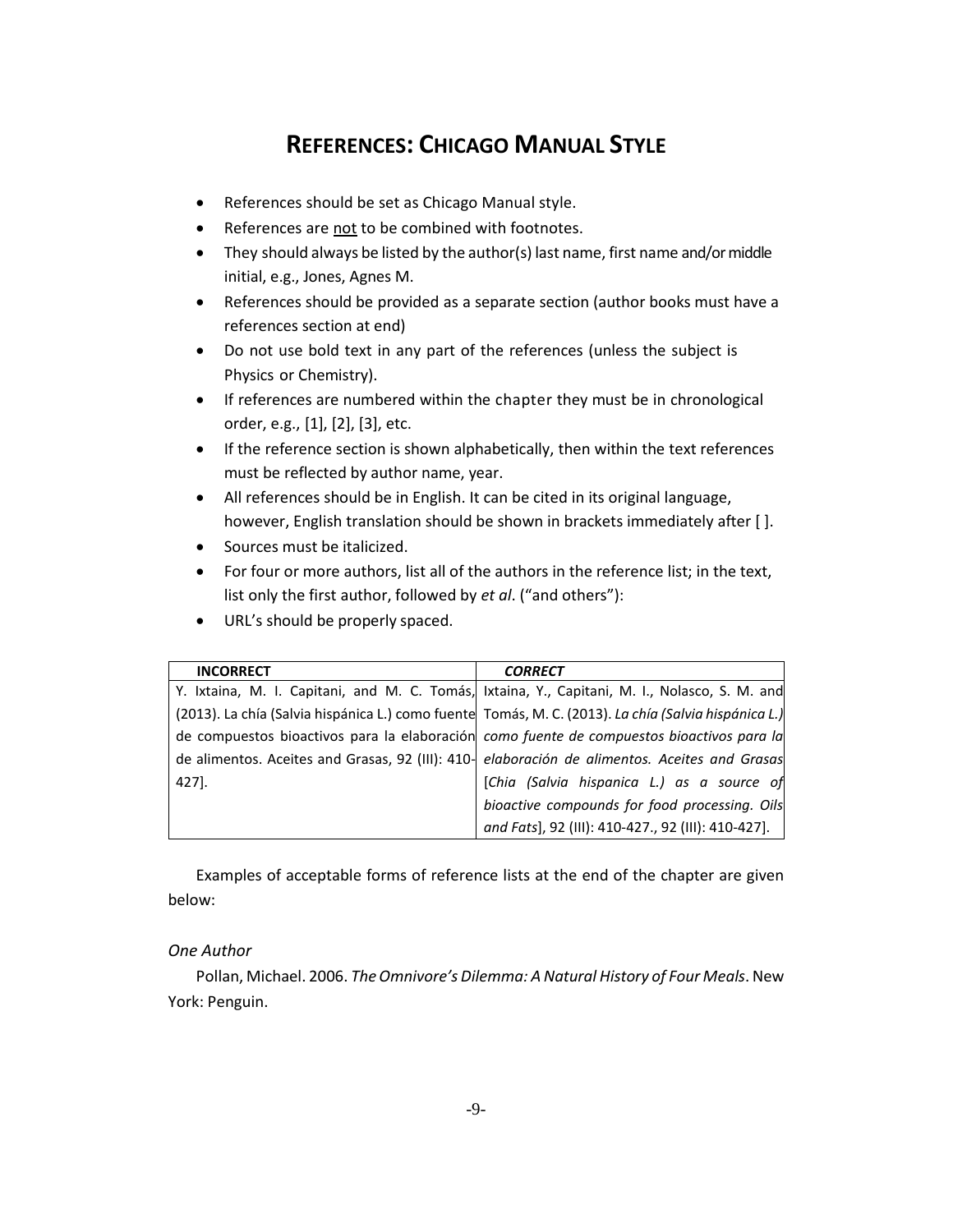### *Two or More Authors*

Ward, Geoffrey C., and Ken Burns. 2007. *The War: An Intimate History, 1941–1945*. New York: Knopf.

For four or more authors, list all of the authors in the reference list; in the text, list only the first author, followed by *et al*. ("and others"):

### *Editor, Translator, or Compiler Instead of Author*

Lattimore, Richmond, trans. 1951. *The Iliad of Homer*. Chicago: University of Chicago Press.

### **Editor, Translator, or Compiler in Addition to Author**

García Márquez, Gabriel. 1988. *Love in the Time of Cholera*. Translated by Edith Grossman. London: Cape.

### *Chapter or Other Part of a Book*

Kelly, John D. 2010. "Seeing Red: Mao Fetishism, Pax Americana, and the Moral Economy of War." In *Anthropology and Global Counterinsurgency*, edited by John D. Kelly, Beatrice Jauregui, Sean T. Mitchell, and Jeremy Walton, 67–83. Chicago: University of Chicago Press.

#### *Chapter of an Edited Volume Originally Published Elsewhere (as in Primary Sources)*

Cicero, Quintus Tullius. 1986. "Handbook on Canvassing for the Consulship." In *Rome: Late Republic and Principate*, edited by Walter Emil Kaegi Jr. and Peter White. Vol. 2 of *University of Chicago Readings in Western Civilization*, edited by John Boyer and Julius Kirshner, 33–46. Chicago: University of Chicago Press. Originally published in Evelyn S. Shuckburgh, trans., *The Letters of Cicero*, vol. 1 (London: George Bell & Sons, 1908).

### *Preface, Foreword, Introduction, or Similar Part of a Book*

Rieger, James. 1982. Introduction to *Frankenstein; or, The Modern Prometheus*, by Mary Wollstonecraft Shelley, xi–xxxvii. Chicago: University of Chicago Press.

### *Journal Article*

### **Article in a Print Journal**

In the text, list the specific page numbers consulted, if any. In the reference list entry, list the page range for the whole article.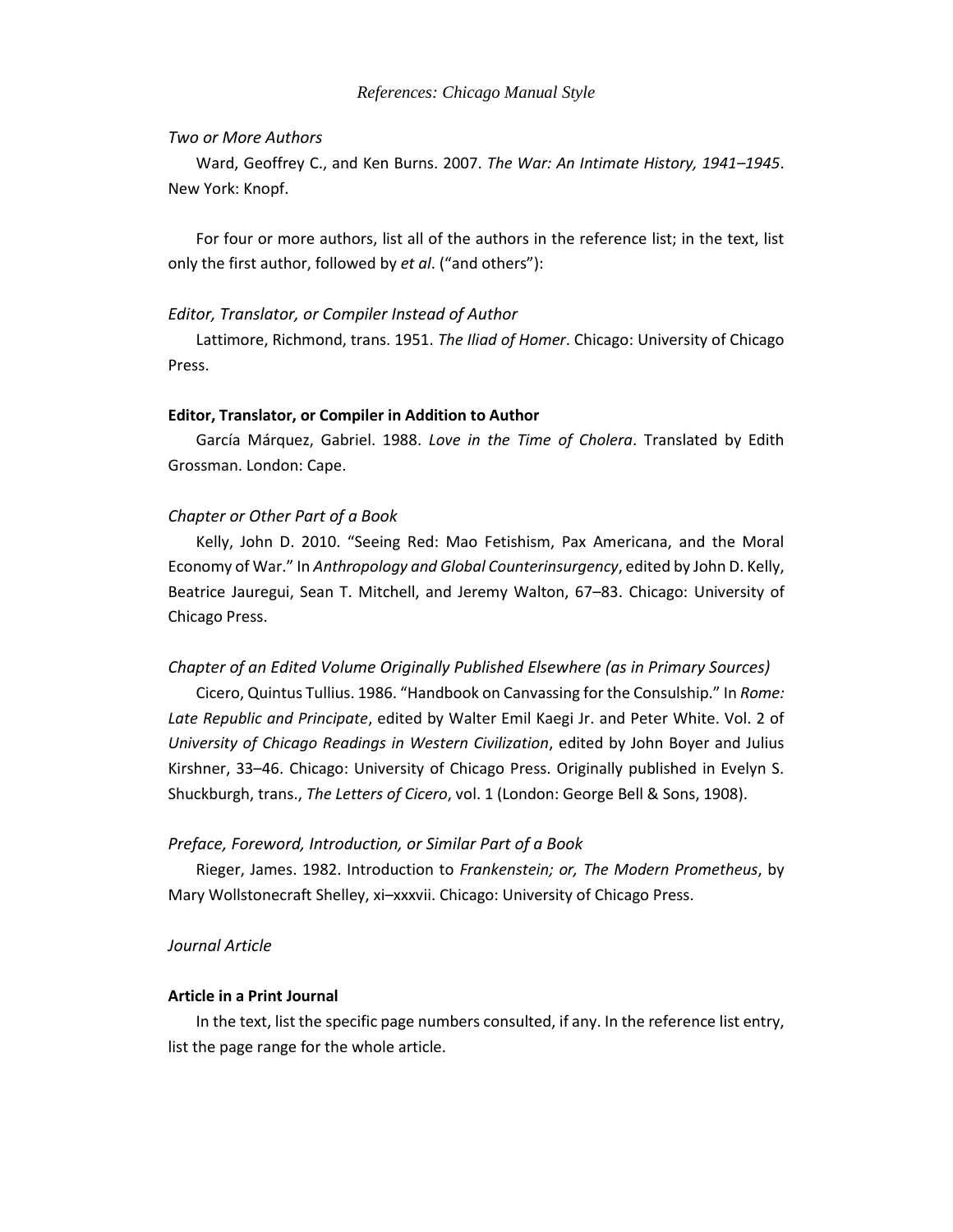Weinstein, Joshua I. 2009. "The Market in Plato's Republic." *Classical Philology* 104:439–58.

### **Article in an Online Journal**

Include a DOI (Digital Object Identifier) if the journal lists one. A DOI is a permanent ID that, when appended to http://dx.doi.org/ in the address bar of an Internet browser, will lead to the source. If no DOI is available, list a URL. Include an access date only if one is required by your publisher or discipline.

Kossinets, Gueorgi, and Duncan J. Watts. 2009. "Origins of Homophily in an Evolving Social Network." *American Journal of Sociology* 115:405–50. Accessed February 28, 2010. doi:10.1086/599247.

### *Article in a Newspaper or Popular Magazine*

Newspaper and magazine articles may be cited in running text ("As Sheryl Stolberg and Robert Pear noted in a *New York Times* article on February 27, 2010, . . ."), and they are commonly omitted from a reference list. The following examples show the more formal versions of the citations. If you consulted the article online, include a URL; include an access date only if your publisher or discipline requires one. If no author is identified, begin the citation with the article title.

Mendelsohn, Daniel. 2010. "But Enough about Me." *New Yorker*, January 25.

Stolberg, Sheryl Gay, and Robert Pear. 2010. "Wary Centrists Posing Challenge in Health Care Vote." *New York Times*, February 27. Accessed February 28, 2010.http://www.nytimes.com/2010/02/28/us/politics/28health.html.

### *Book Review*

Kamp, David. 2006. "Deconstructing Dinner." Review of *The Omnivore's Dilemma: A Natural History of Four Meals*, by Michael Pollan. *New York Times*, April 23, Sunday Book Review. http://www.nytimes.com/2006/04/23/ books/ review/23kamp.html.

#### *Thesis or Dissertation*

Choi, Mihwa. 2008. "Contesting *Imaginaires* in Death Rituals during the Northern Song Dynasty." PhD diss., University of Chicago.

### *Book Published Electronically*

If a book is available in more than one format, cite the version you consulted. For books consulted online, list a URL; include an access date only if one is required by your publisher or discipline. If no fixed page numbers are available, you can include a section title or a chapter or other number.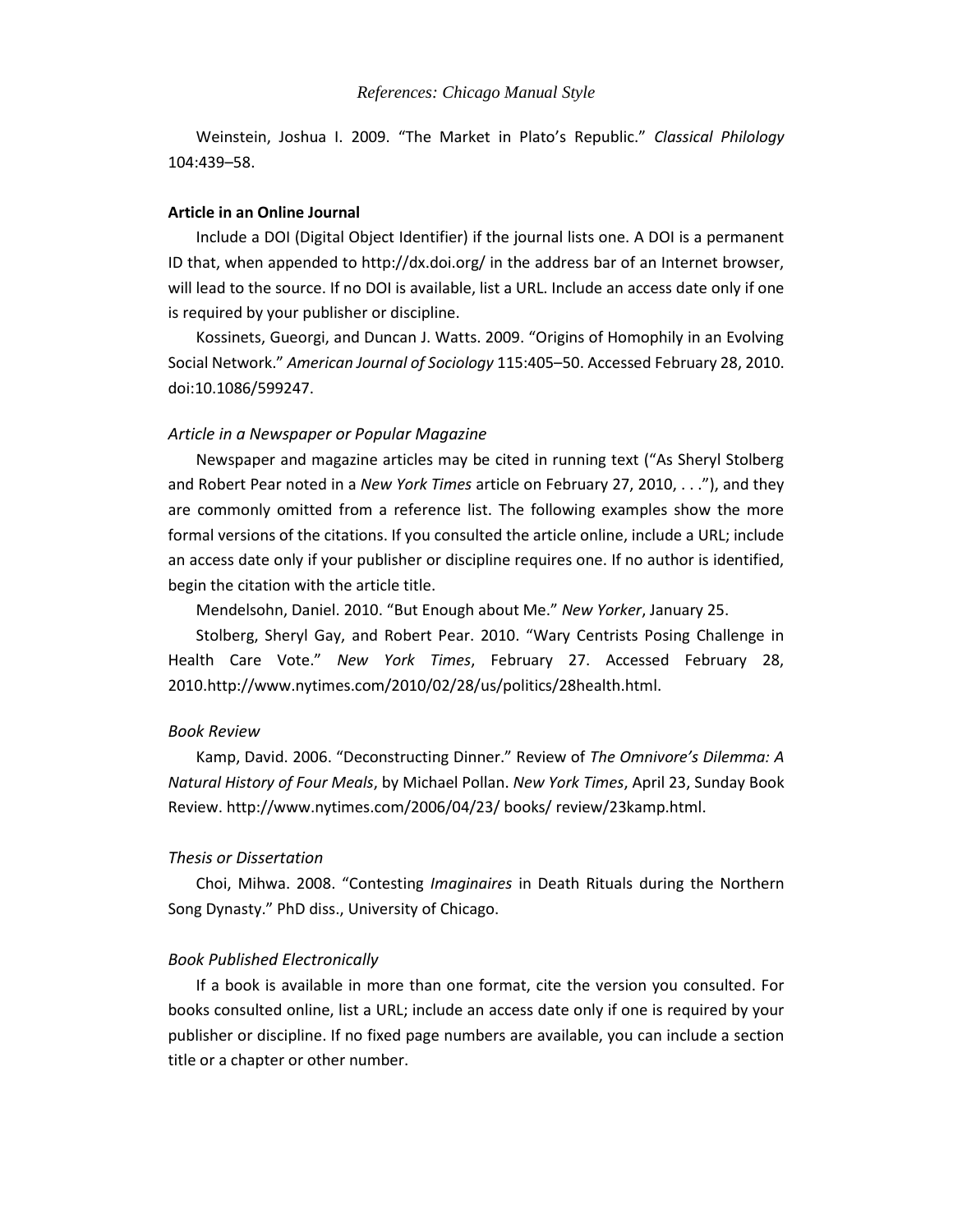### *References: Chicago Manual Style*

Austen, Jane. 2007. *Pride and Prejudice*. New York: Penguin Classics. Kindle edition. Kurland, Philip B., and Ralph Lerner, eds. 1987. *The Founders' Constitution*. Chicago: University of Chicago Press. http://press-pubs.uchicago.edu/founders/.

### *Website*

A citation to website content can often be limited to a mention in the text ("As of July 19, 2008, the McDonald's Corporation listed on its website . . ."). If a more formal citation is desired, it may be styled as in the examples below. Because such content is subject to change, include an access date or, if available, a date that the site was last modified. In the absence of a date of publication, use the access date or last-modified date as the basis of the citation.

Google. 2009. "*Google Privacy Policy*." Last modified March 11. http://www.google. com/intl/en/privacypolicy.html.

McDonald's Corporation. 2008. "*McDonald's Happy Meal Toy Safety Facts*." Accessed July 19. http://www.mcdonalds.com/corp/about/factsheets.html.

### *Blog Entry or Comment*

Blog entries or comments may be cited in running text ("In a comment posted to *The Becker-Posner Blog* on February 23, 2010, . . ."), and they are commonly omitted from a reference list. If a reference list entry is needed, cite the blog post there but mention comments in the text only. (If an access date is required, add it before the URL; see examples elsewhere in this guide.)

Posner, Richard. 2010. "Double Exports in Five Years?" *The Becker-Posner Blog*, February 21. http://uchicagolaw.typepad.com/beckerposner/2010/02/ double-exportsin-five-years-posner.html.

### *E-Mail or Text Message*

E-mail and text messages may be cited in running text ("In a text message to the author on March 1, 2010, John Doe revealed . . ."), and they are rarely listed in a reference list. In parenthetical citations, the term *personal communication* (or *pers. comm.*) can be used.

```
(John Doe, e-mail message to author, February 28, 2010)
or
```
(John Doe, pers. comm.)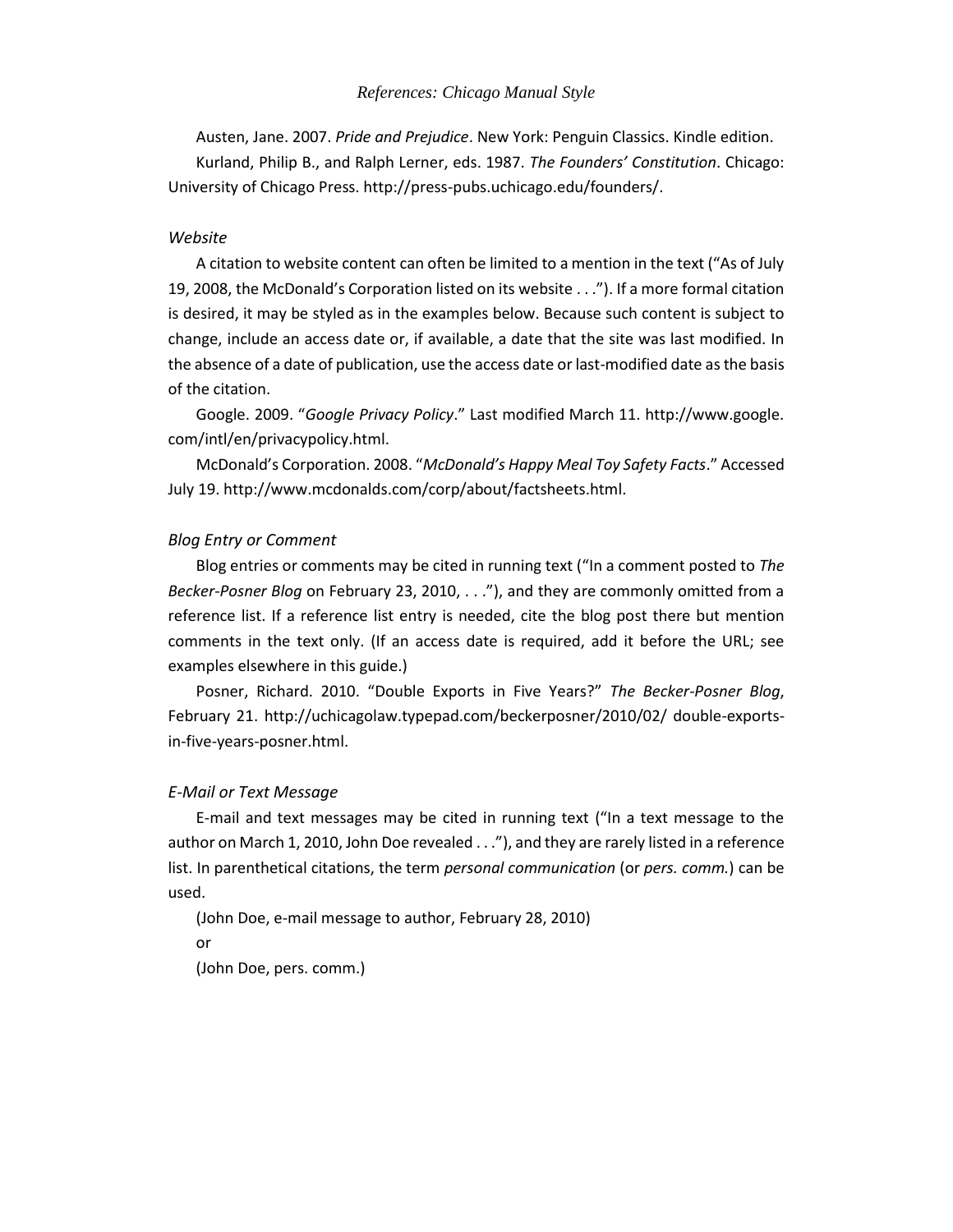### *Item in a Commercial Database*

For items retrieved from a commercial database, add the name of the database and an accession number following the facts of publication. In this example, the dissertation cited above is shown as it would be cited if it were retrieved from ProQuest's database for dissertations and theses.

Choi, Mihwa. 2008. "Contesting *Imaginaires* in Death Rituals during the Northern Song Dynasty." PhD diss., University of Chicago. ProQuest (AAT 3300426).

### *Articles from Published Conference Proceedings*

The word "in" before the conference title is not italicized.

Osifchin and G. Vau, "Power considerations for the modernization of telecommunications in Central and Eastern European and former Soviet Union (CEE/FSU) countries," in *Second International Telecommunications Energy Special Conference*, 1997, pp. 9-16.

S. Al Kuran, "The prospects for GaAs MESFET technology in dc-ac voltage conversion," in *Proceedings of the Fourth Annual Portable Design Conference*, 1997, pp. 137-142.

### *Paper Presented at a Meeting or Conference*

Adelman, Rachel. 2009. "'Such Stuff as Dreams Are Made On': God's Footstool in the Aramaic Targumim and Midrashic Tradition." *Paper presented at the annual meeting for the Society of Biblical Literature*, New Orleans, Louisiana, November 21–24.

### *Papers Presented at Conferences, but Unpublished*

H. A. Nimr, "Defuzzification of the outputs of fuzzy controllers," presented at 5th International Conference on Fuzzy Systems, Cairo, Egypt, 1996.

### *Patents*

K. Kimura and A. Lipeles, "Fuzzy Controller Component," U. S. Patent 14,860,040, December 14, 1996.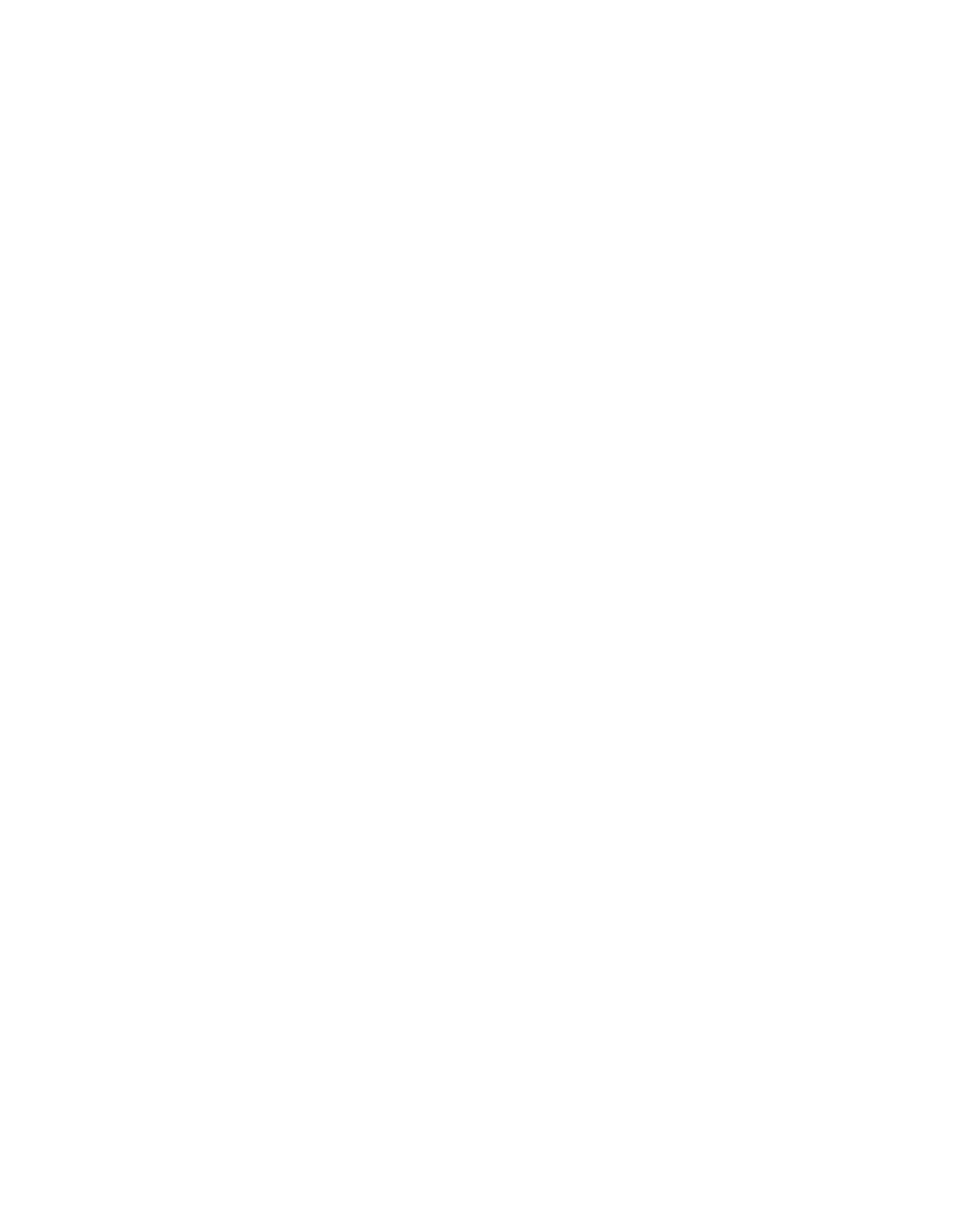**SAMPLE CHAPTER**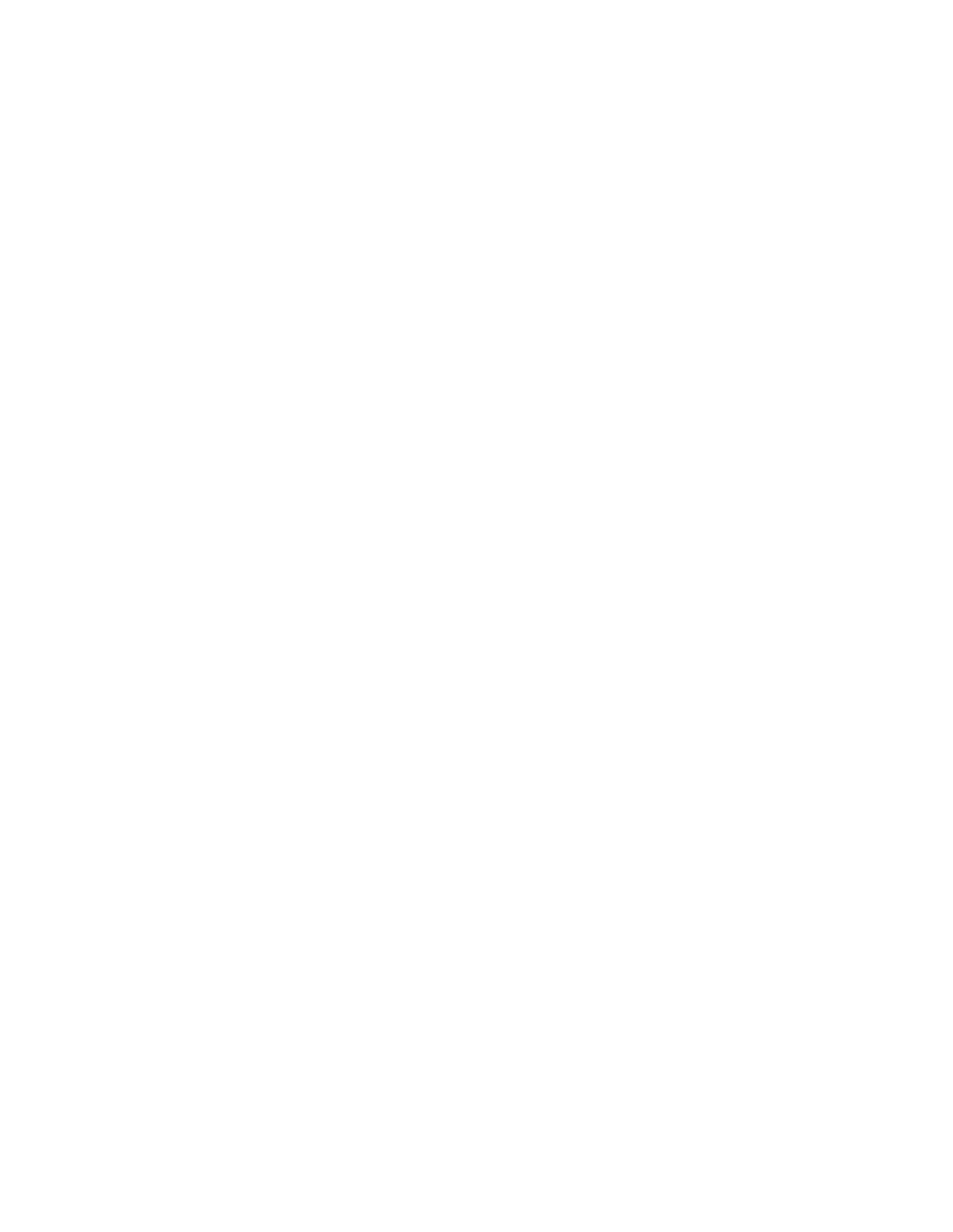### **Chapter**

### **National Elections**

### **William Adam , PhD**

Affiliation

### **Abstract**

This research examined national elections' impact on crash risks of individual stocks listed in the Indonesia Stock Exchange. The study used national elections as a proxy for political uncertainty and negative skewness of stock returns as a proxy for crash risk. On the industry level, researchers found nuances in which national elections' impact varies according to industry, with some industries tending to greater risk of crash than others during national elections and post-national election periods.

**Keywords**: crash risk, national election, stock market

### **Introduction**

National elections are known to impact stock markets significantly. Previous studies (Saint, 2003; Smith, 2004 and Williams and Van, 2008) have examined national elections' effects on stock markets, with most studies focusing on the overall market, but not looking into national elections' impact on individual stocks.

Corresponding Author's Email: williamadam.com.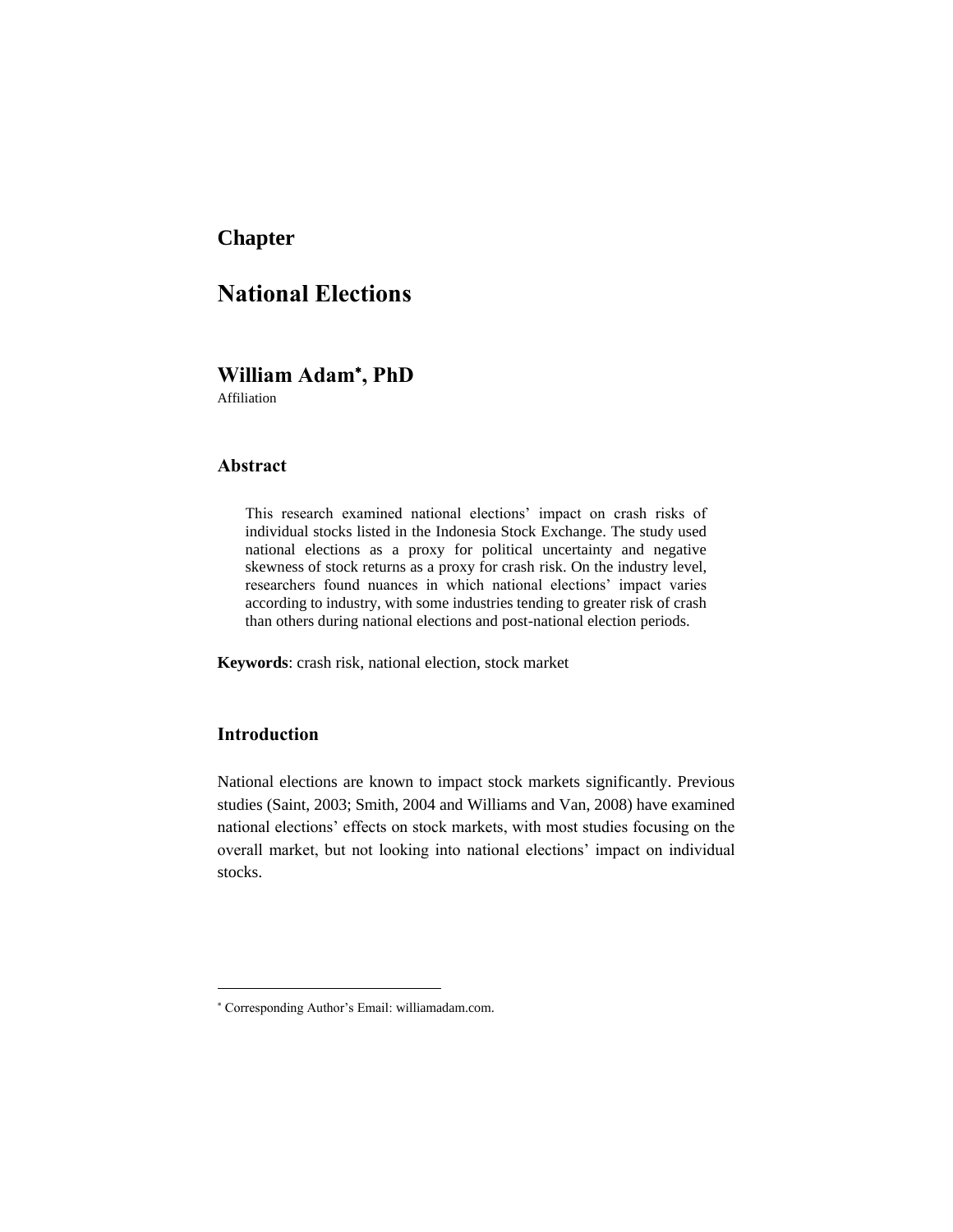### **Analytical Framework**

### **Literature Review**

Previous literature<sup>1</sup> has documented that market returns exhibit negative skewness and asymmetric volatility, which is a tendency for volatility to rise with negative return. When calculating national elections' impact on crashes, this research adopts a narrow, euphemistic definition of the word "crash," associating it solely with conditional skewness of return distribution, in which conditional skewness is interpreted as a measure of crash.

### **Information Withholding Hypothesis**

Perhaps under desirable policy changes, they might not need to disclose it. Even when election outcomes are unfavorable, managers can then release bad news and blame it partially on unfavorable policy changes so that it seems like an uncontrollable external factor. In the post-election<sup>2</sup> period, when political uncertainty is lower, managers gradually lose the ability to hide negative information. Since it is unlikely to remain buried, the negative stockpile eventually emerges and is reflected in stock prices that decline sharply or crash.

### **Method**

### **Sample Construction**

Researchers began by examining all stocks listed in the Indonesia Stock Exchange<sup>3</sup> from 2000 to 2016, and, next, imposed several criteria. Following these criteria, this study's final sample resulted in unbalanced panel data that included 316 companies with 3195 firm-year observations, the earliest in 2002 and the latest in 2016.

<sup>&</sup>lt;sup>1</sup> Read literature by John Smith, Article 5, June 30, 1976.

<sup>2</sup> National Election article, July 4, 2000.

<sup>3</sup> Indonesia Stock Exchange newsletter.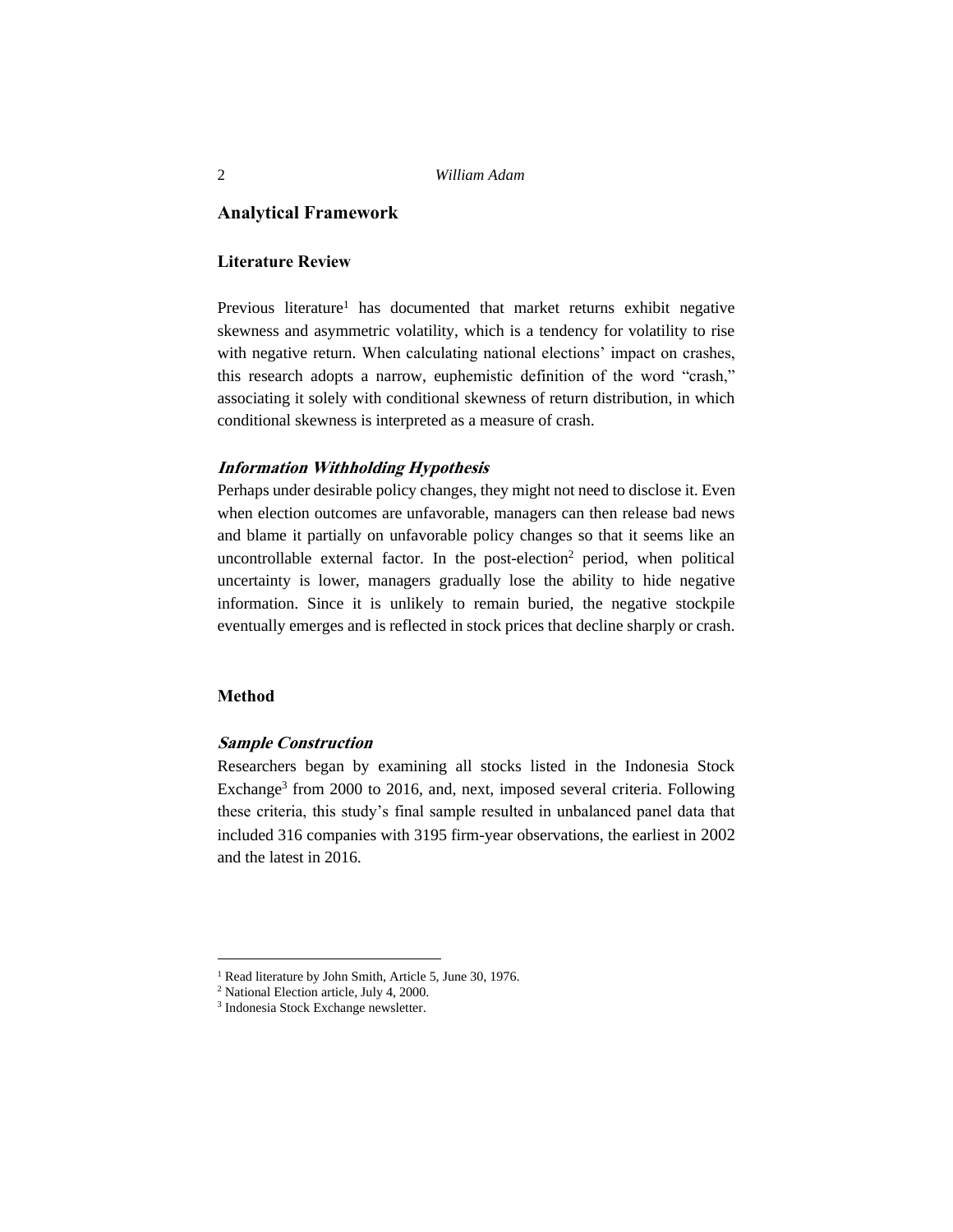#### *National Elections* 3

### **Stock Crash Risk Measurements**

To calculate crash risk, this research using negative skewness of firm-specific weekly return. We calculated negative skewness of firm-specific weekly return as follows:

NCSKEW<sub>i,s</sub> = 
$$
\frac{-[n \times (n-1)^{\frac{3}{2}} \times \sum W_{i,t}^{3}]}{[(n-1) \times (n-2) \times (\sum W_{i,t}^{2})^{\frac{3}{2}}]}
$$
(1)

where firm-specific weekly returns  $(W_{i,t})$  are calculated as:

$$
W_{i,t} = \ln(1 + \varepsilon_{i,t})
$$
 (2)

with  $\varepsilon_{i,t}$  being residual firm-specific weekly return estimated from an expanded market model as follows:

$$
r_{i,t} = \alpha_i + \beta_{1,i} r_{m,t} + \beta_{2,i} r_{m,t-1} + \beta_{3,i} r_{m,t-2} + \beta_{4,i} r_{m,t+1} + \beta_{5,i} r_{m,t+2} + \epsilon_{i,t}
$$
(3)

where  $r_{i,t}$  is the Wednesday to Wednesday return on stock i in week t and  $r_{m,t}$ being market index return for the country in week t.

### **Results and Discussion**

### **Descriptive Statistics**

Table 1 presents descriptive statistics for the dependent variable NCSKEW for the whole sample and by industry. Positive mean values for the total sample suggest that individual stocks were, on average, negatively skewed. Researchers also examined the mean and median NCSKEW for the whole sample period during the election and post-election periods—to reveal statistically movements of skewness<sup>4</sup>.

<sup>4</sup> NCSKEW, article 10, Vol 2.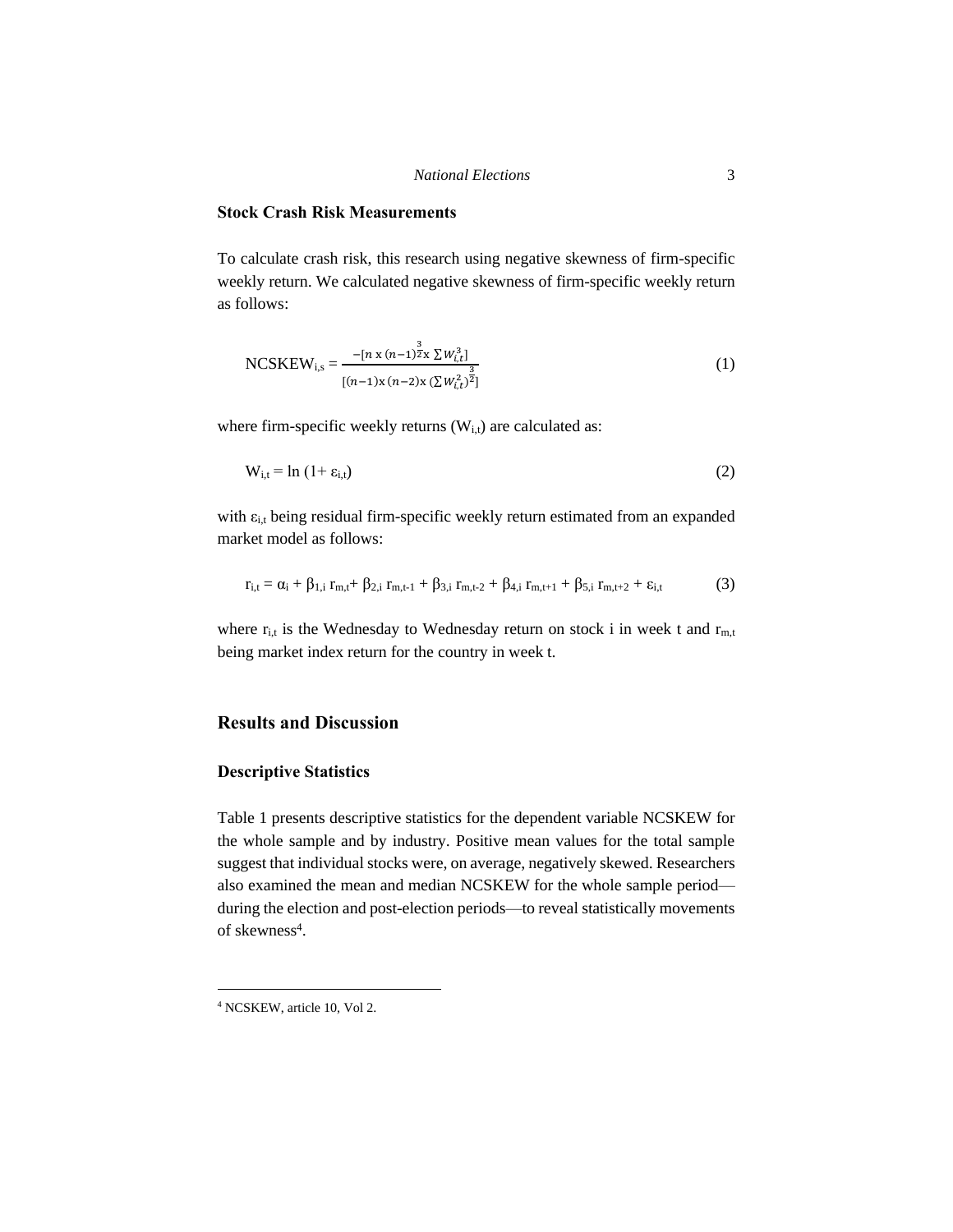|             | Mean                |          | Median              |          |
|-------------|---------------------|----------|---------------------|----------|
|             | <b>Total Sample</b> | Election | <b>Total Sample</b> | Election |
| Agriculture | $-0.056$            | $-0.040$ | $-0.072$            | $-0.023$ |
| Property    | 0.004               | $-0.245$ | 0.027               | $-0.034$ |
| Others      | 0.390               | 0.309    | 0.178               | 0.162    |

### **Table 1.** Descriptive statistics

The following figure (Figure 1), introduces the ideological distribution of those parties in the political spectrum.

| Left        | Centre        | Right |
|-------------|---------------|-------|
| UP ("United | Cs (Citizens) | Vox   |
| We Can")    |               |       |

**Figure 1.** Position of the main political parties.

For mining; property, real estate, and construction; transportation, utilities, and infrastructure; and miscellaneous industries, the election period tended to reduce crash risk, but the post-election period tended to increase it.

### **Regression Results**

To test national elections' effect on crash risk, researchers regressed firmspecific negative return skewness on indicator variables that captured national elections along with control variables, with the model that follows:

$$
NCSKEW_{i,t} = \beta_0 + \beta_1 x ELECTION_t + \beta_2 x POST_t + \beta_3 x X_{i,t-1} + \varepsilon_{i,t}
$$
 (4)

where subscripts i and t refer to firm and year,  $X_{i,t-1}$  refers to control variables, which are all in lagged values.

Regression results are reported in Table 2.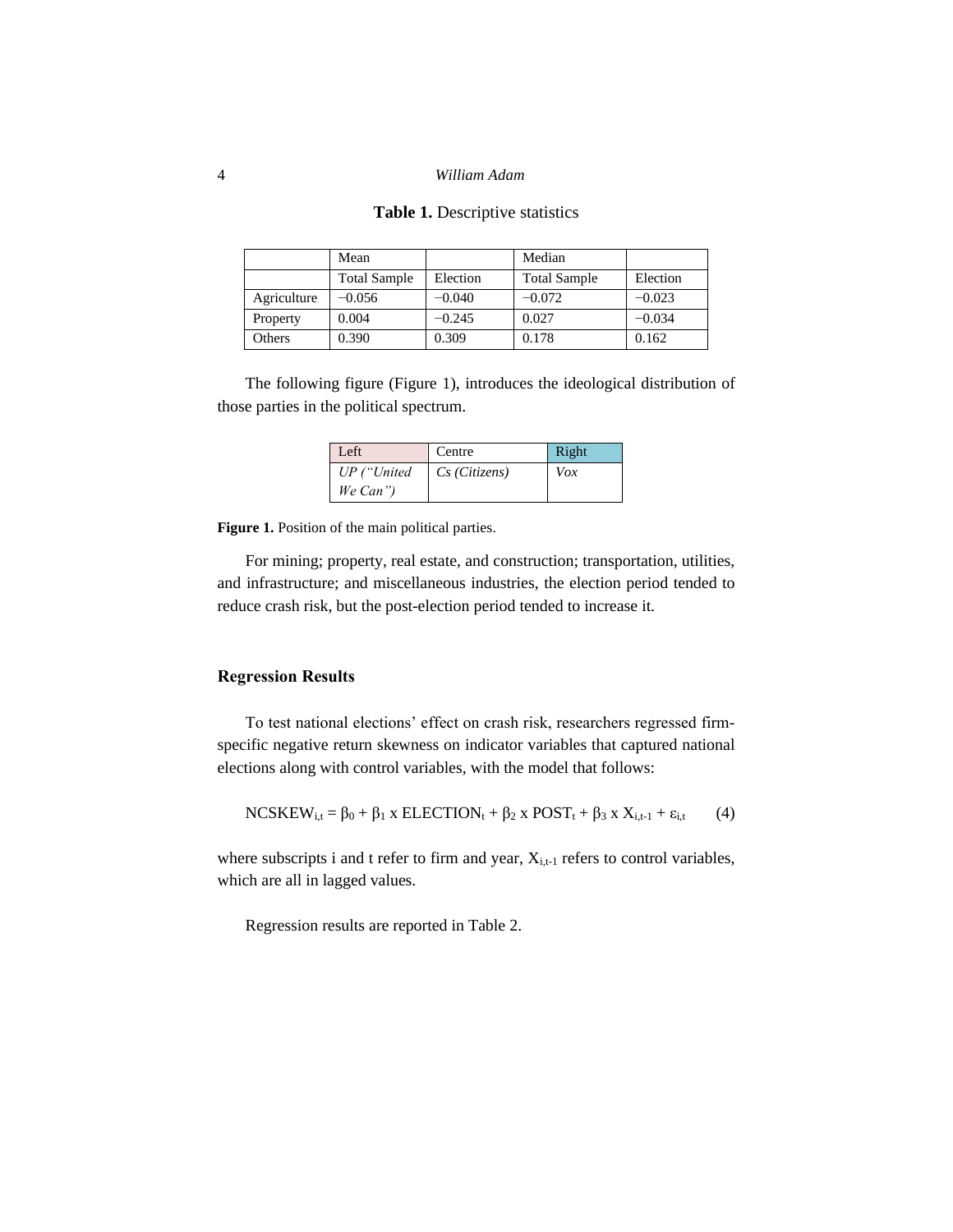#### *National Elections* 5

|                  | Main     |        | Basic    |       |             |
|------------------|----------|--------|----------|-------|-------------|
|                  | Variable | Mining | Industry | Trade | Agriculture |
| $\mathbb{R}^2$   | 0.0027   | 0.148  | 0.187    | 0.063 | 0.0324      |
| # of Observation | 3195     | 263    | 638      | 841   | 98          |
| # of Cross-      | 316      | 33     | 54       | 85    | 11          |
| section          |          |        |          |       |             |
| observation      |          |        |          |       |             |

#### Table 2. Control variables into regression results

Significant variables at levels of significance 1%, 5%, and 10% (two-sided) are respectively expressed by \*\*\*, \*\*, and \*. Numbers in brackets are standard errors.

First, researchers included only dependent and independent variables in the regression using all sample firms. Then, researchers incorporated control variables into the regression, still using all sample firms. Next, researchers ran the regression for each industry classification using all variables.

### **Conclusion**

This research examined national (presidential) elections' impact on individual stock's crash risk in Indonesia. Researchers found no indication of information withholding, as significant data shows that individual stock crash risk increases both in election and post-election periods. Overall, our findings suggest that political uncertainty is an important determinant of stocks' crash or downside tail risk.

### **References**

- Saint, M., (2003). Precarious politics and return volatility. *The Review of Financial Studies*, 1111-1154.
- Smith, J. (2004). Forecasting crashes: trading volume, past returns, and conditional skewness in stock prices. *Journal of Financial Economics*, 345-381.
- Williams, J. W. and Van, S. (2008). US presidential elections and implied volatility: The role of political uncertainty. *Journal of Banking and Finance*, 1108-1117.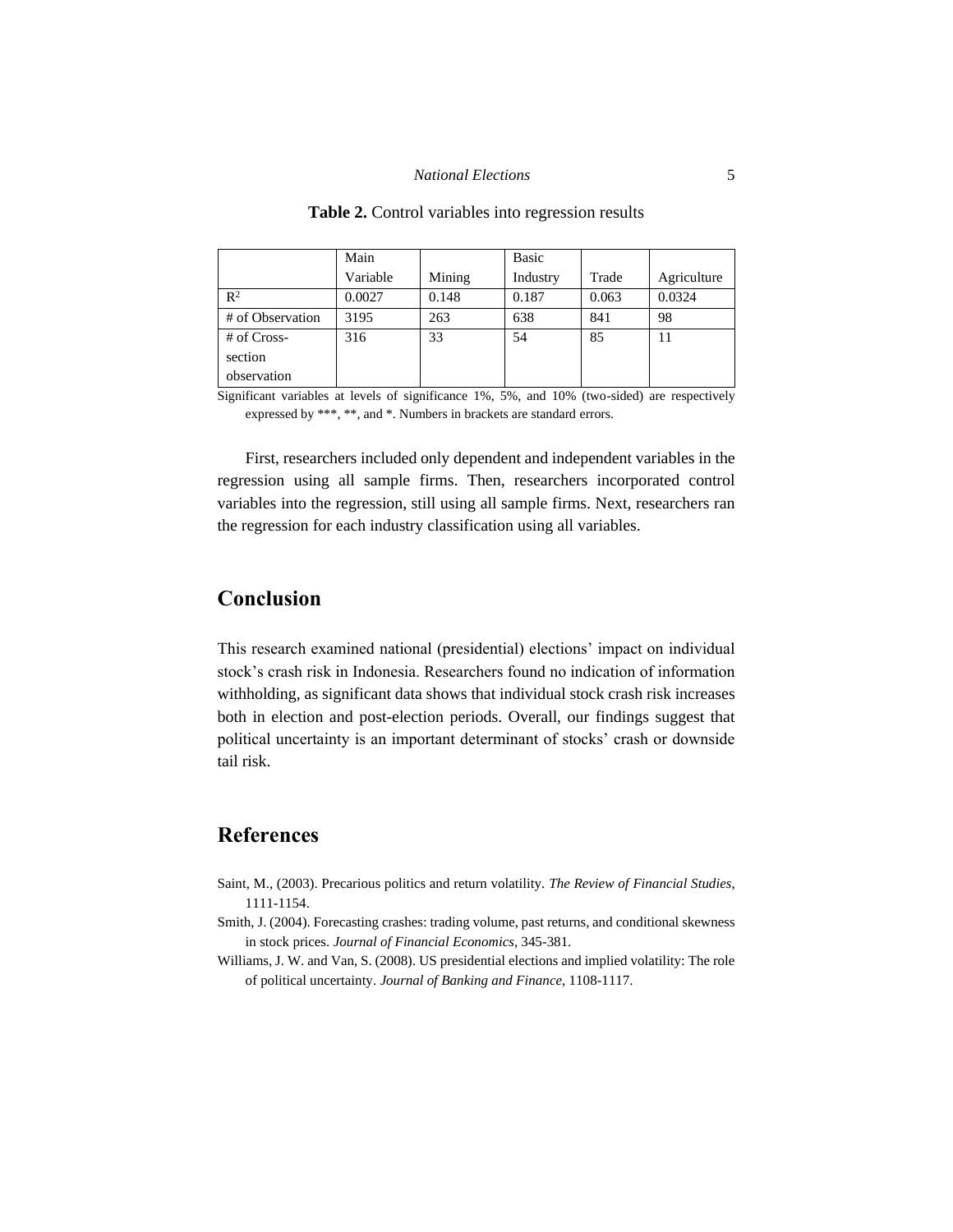#### 6 *William Adam*

### *\*Important Note Regarding Chapter References*

- Acceptable Styles include the APA, MLA, Vancouver, Harvard and Oxford Reference Styles.
- Within text, the references should be either author identified or reference number identified and placed in square brackets on the line, e.g. [37].
- The preferred Style is APA for social sciences, Vancouver for biomedicine, AIP for physics, ACS for chemistry and AMS for mathematics. Please use page setup letter size and not A4 paper.
- Every Reference must be cited within the text.
- References may be cited in the text by the author and date of publication in parenthesis or by using numbers in brackets.
- Examples of acceptable forms of reference lists at the end of the chapter/article are given above under "References".

### **Biographical Sketch**

**Name:** William Adam

### **Affiliation:**

Apple University, Physics Faculty, Institute of Theoretical Physics and Astronomy

### **Education:**

2017-2019 Graduated with honors from the Physics Faculty of Apple University

2016-2010, University of Quantum, MD degree in Biochemistry

### **Business Address:**

123 North St., East Wing, Orlando, FL, USA

### **Research and Professional Experience:**

Full senior research fellow position at Apple University since 2017.